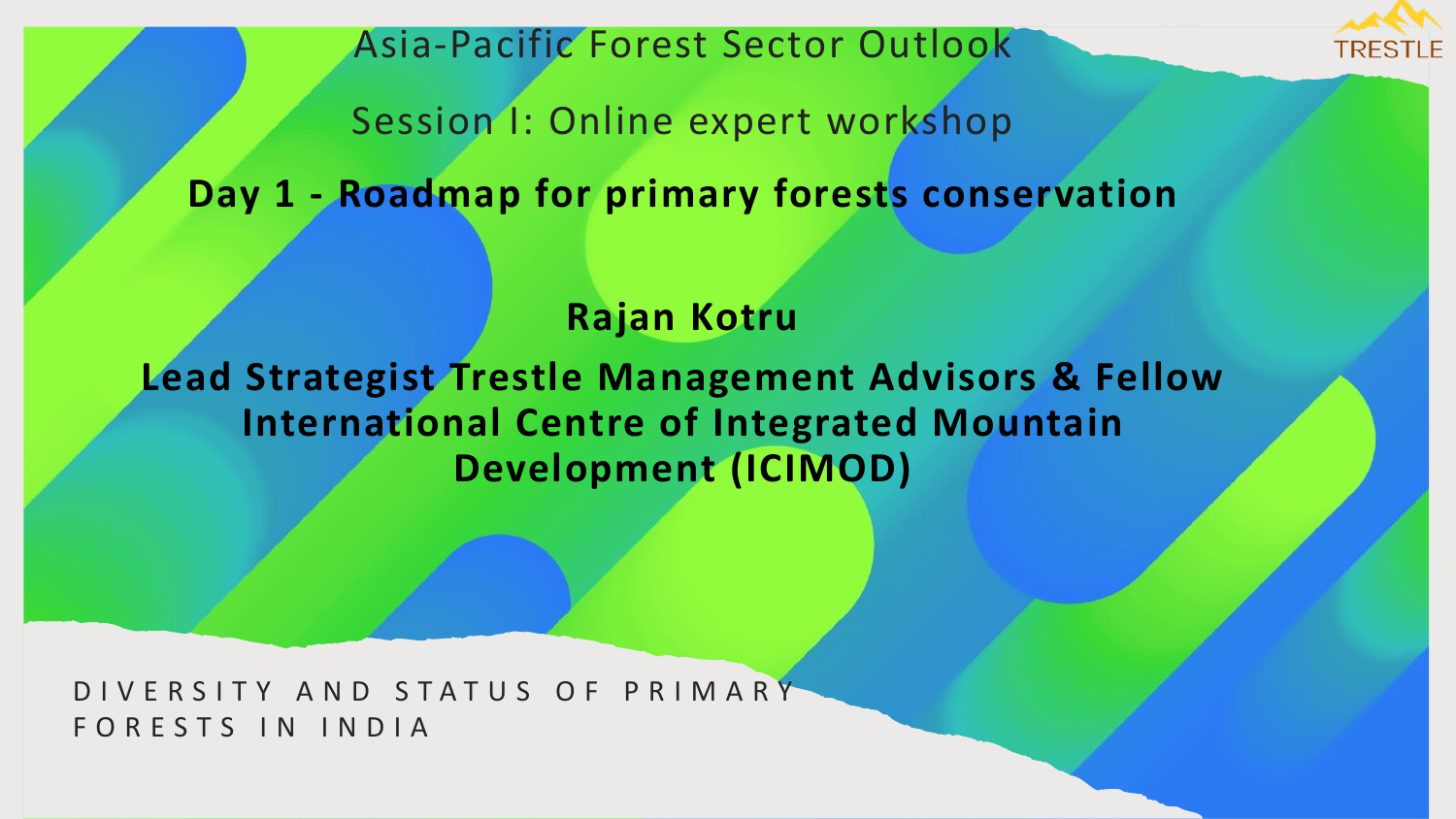

# Status Primary Forests in India: Introduction

Forests in Hindu Kush Himalaya cover 25.36% (Total Geog. Area 4.3 Million  $km^2$ ). Barring Bhutan, China and India, deforestation rate – ve!

Forests closely intertwined with the socio-economic and cultural lives of people living within and on the fringes of forests. Increasingly urban populations show concerns on green cover loss.

Burgeoning basic human needs of food, water and energy etc. and macro development initiatives are not matched by current condition of residual of primary forests, forest management practices or forest ecosystem thinking of policymakers.

The Indian State of Forest Report is conducted biennially since 1987. Total Forest cover in India is approximately 21.6% (712 249 km2 ) of the total geographical area (ISFR-20I9).

Despite an increase of forest cover by 3976 km2 since 2017, all potential regions of primary forests (Bio-Hotspots) shows ongoing degradation and deforestation.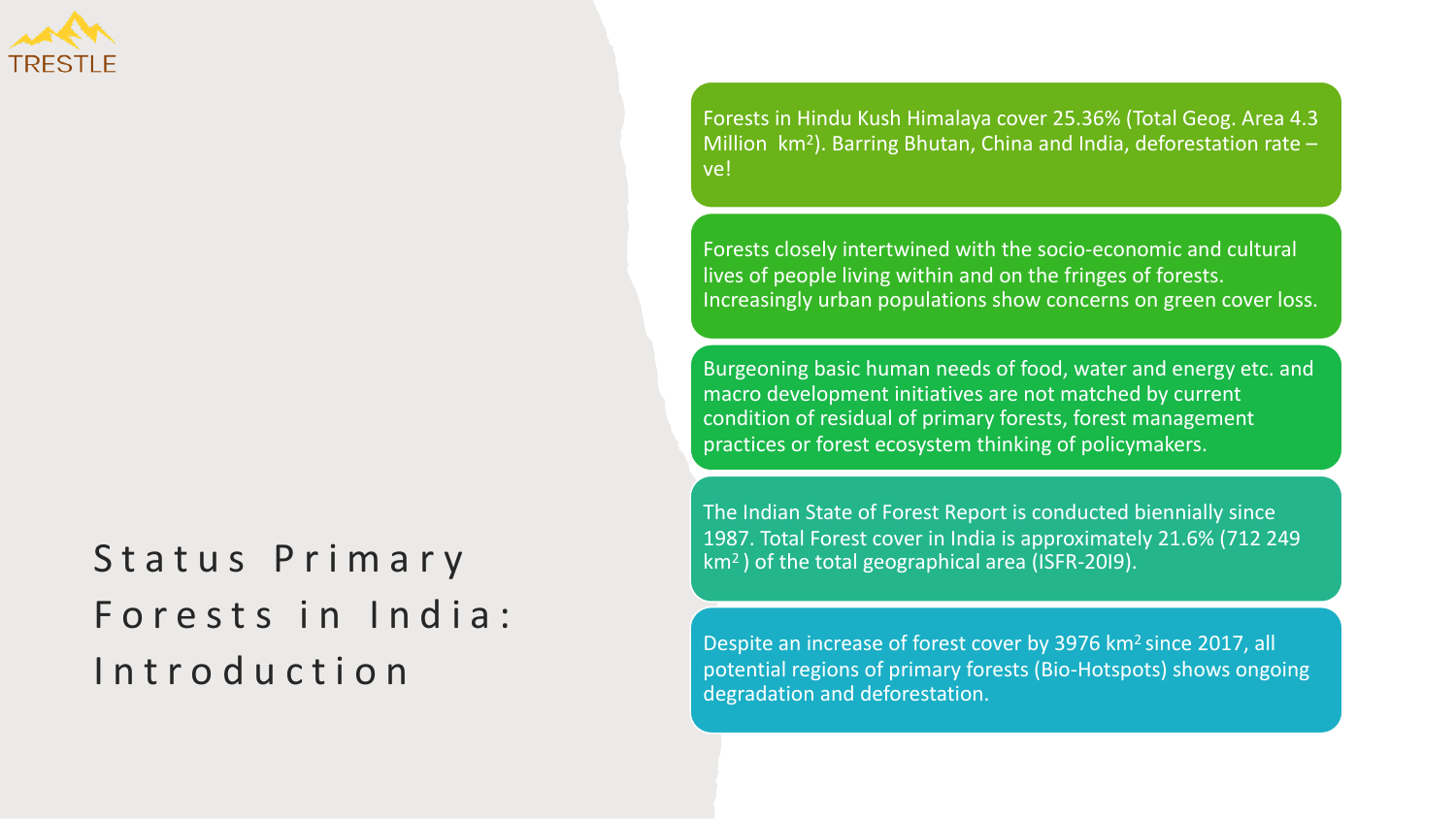

## Indian State of Forest Report 1987

|                                                                                        | 1972-75 | 1980-82 | (Area in sq. km.)<br>Change |
|----------------------------------------------------------------------------------------|---------|---------|-----------------------------|
| <b>Total Forest Cover</b>                                                              | 555180  | 463470  | $(-)$ 91710                 |
| <b>Total Forest Cover As</b><br>Percentage of the Total<br><b>Geographical Area</b>    | 16.89%  | 14.10%  | $(-)$ 2.79%                 |
| <b>Closed Forest</b>                                                                   | 464226  | 360229  | $(-)$ 103997                |
| <b>Closed Forests As</b><br>Percentage of the Total<br><b>Geographical Area</b>        | 14.12%  | 10.96%  | $(-)$ 3.16%                 |
| <b>Open/Degraded Forests</b>                                                           | 87673   | 100592  | $(+)$ 12919                 |
| <b>Open/Degraded Forests</b><br>As Percentage of the<br><b>Total Geographical Area</b> | 2.67%   | 3.06%   | $(+)$ 0.39%                 |
| <b>Mangrove Forests</b>                                                                | 3281    | 2649    | $(-) 632$                   |
| <b>Mangrove Forests As</b><br>Percentage of the Total<br><b>Geographical Area</b>      | 0.099%  | 0.081%  | $(-)$ 0.018%                |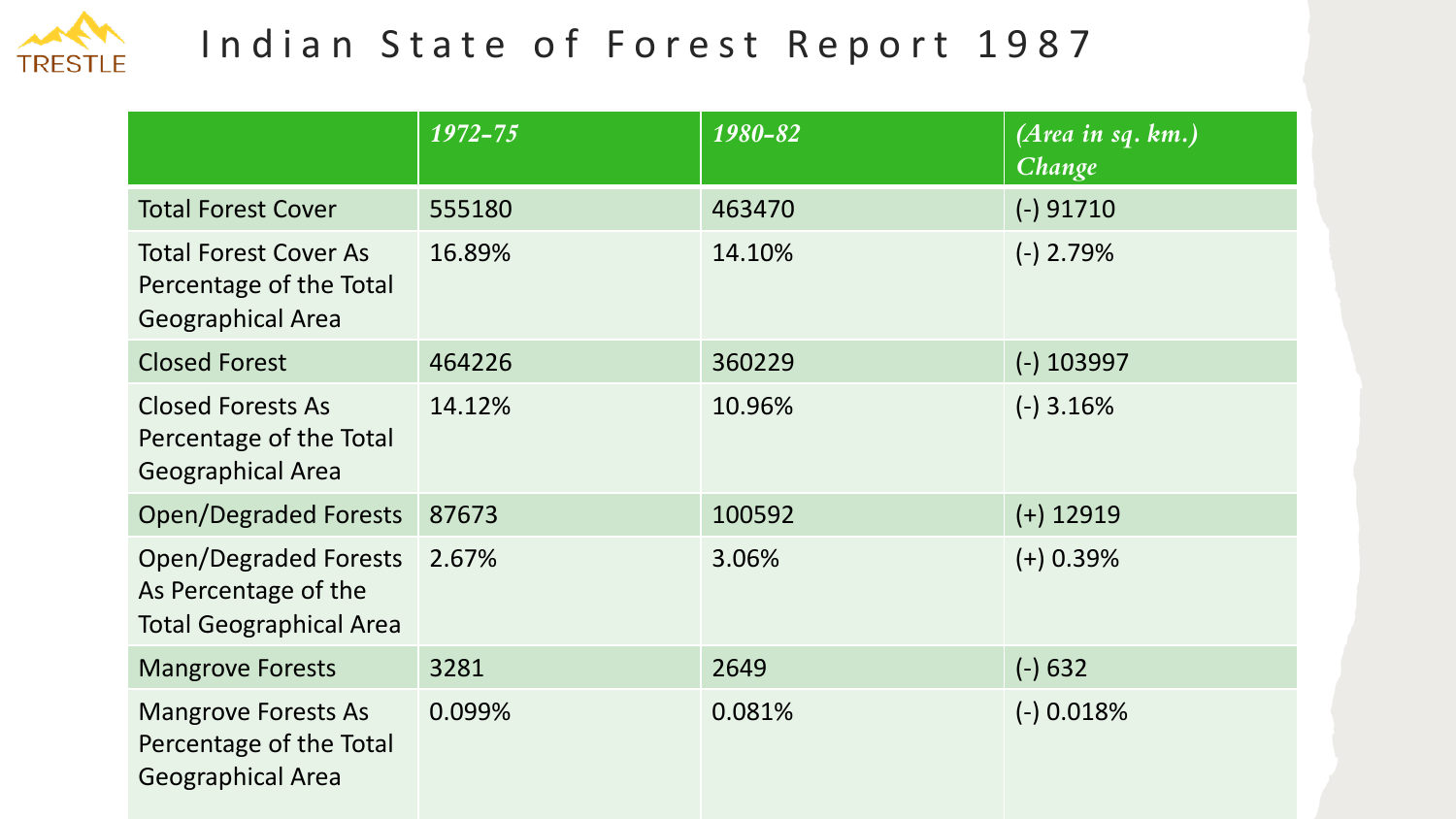#### Forest Cover in Mountain/Hilly States in 1987 TRESTLE

| States/UTs                         | <b>Total</b><br><b>Geographical</b><br><b>Area</b> | <b>Close Forest</b> | <b>Open Forest</b> | <b>Total Forest</b><br><b>Area</b> | <b>Scrub</b> | <b>Non-Forest</b><br><b>Area</b> |
|------------------------------------|----------------------------------------------------|---------------------|--------------------|------------------------------------|--------------|----------------------------------|
| J&K                                | 222240                                             | 12978               | 7902               | 20880                              | 2441         | 198919                           |
| <b>West Bengal</b><br>(Darjeeling) | 3256                                               | 1316                | 16                 | 1332                               |              | 1924                             |
| <b>Himachal</b><br>Pradesh         | 55670                                              | 9908                | 2974               | 12882                              | 2448         | 40390                            |
| <b>UP</b>                          | 51125                                              | 13713               | 7319               | 21032                              | 501          | 29592                            |
| Arunachal<br>Pradesh               | 83580                                              | 51096               | 9404               | 60500                              | 122          | 22958                            |
| Nagaland                           | 16530                                              | 6379                | 7992               | 14351                              | 31           | 2148                             |
| Mizoram                            | 21090                                              | 2938                | 16154              | 19092                              |              | 1998                             |
| Manipur                            | 22360                                              | 4670                | 13009              | 17679                              | 850          | 3831                             |
| Meghalaya                          | 22490                                              | 5749                | 10762              | 16511                              | 171          | 5808                             |
| <b>Sikkim</b>                      | 7300                                               | 1867                | 972                | 2839                               | 400          | 4061                             |
| Total                              | 505641                                             | 110614              | 76484              | 107098                             | 6964         | 311579                           |
| %                                  | 100                                                | 21.88               | 15.12              | 37                                 | 1.38         | 61.62                            |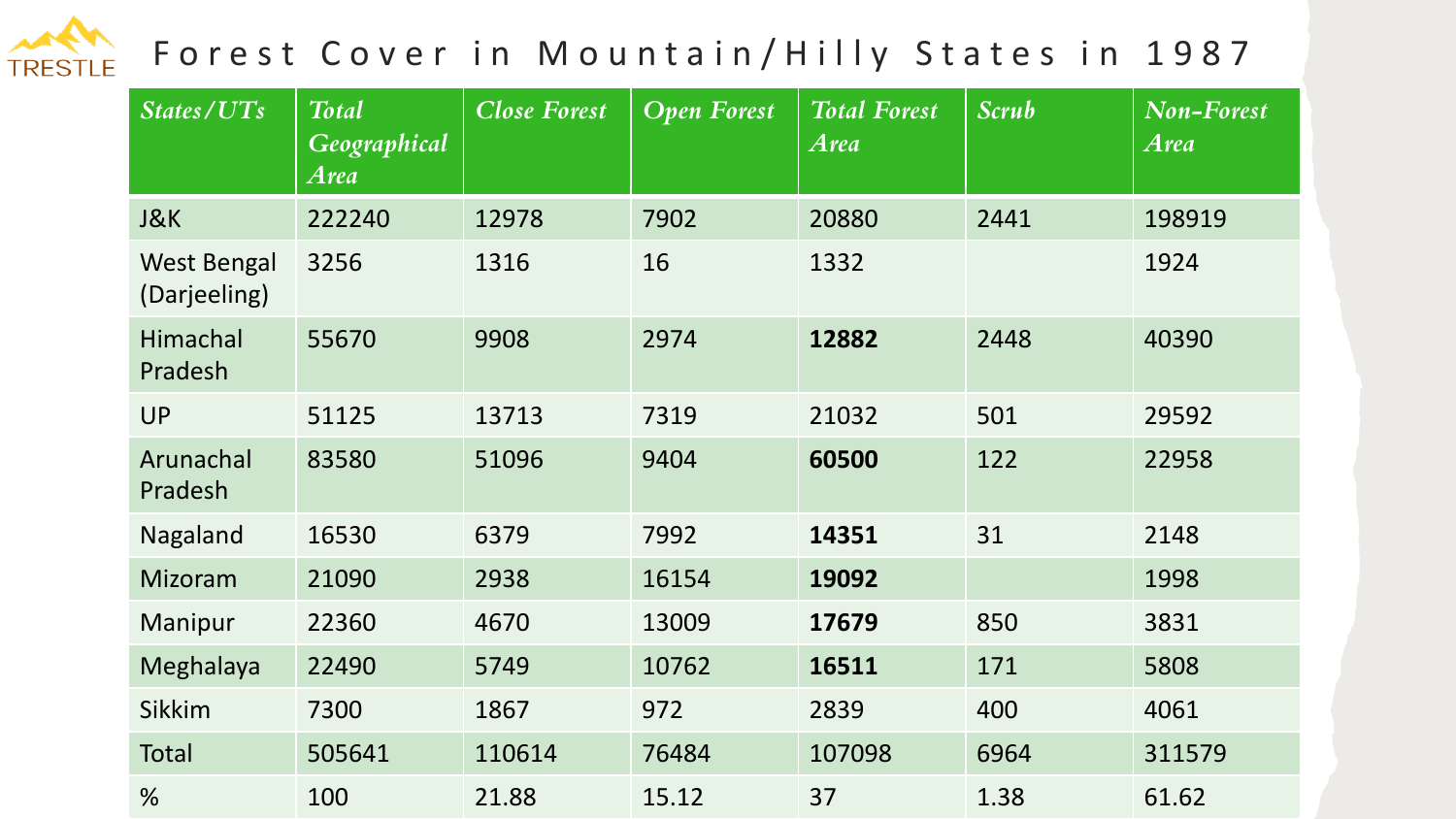

# Deforestation in Potential Primary Forest States as example (in bio-hotspots)

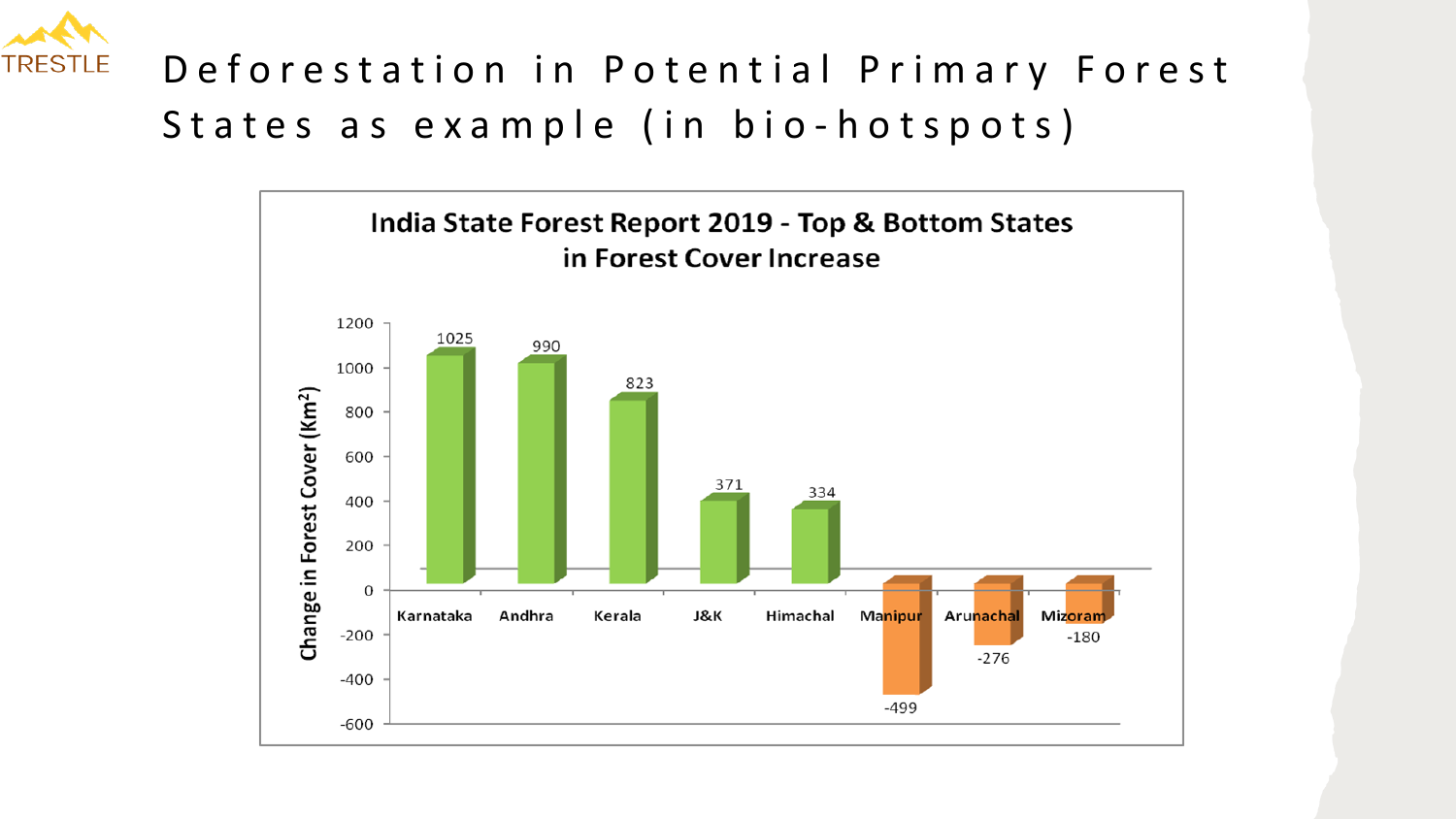

## Forests Cover Change

| <b>Selected States (Himalayas)</b> | 1987 Report (1981-1983)<br><b>Area in km2</b> | 2019 Report<br>Area in km2 |
|------------------------------------|-----------------------------------------------|----------------------------|
| <b>Arunachal Pradesh</b>           | 60500                                         | $67353 (+)$                |
| Nagaland                           | 14351                                         | $13464$ (-)                |
| Meghalaya                          | 16511                                         | $17321 (+)$                |
| Manipur                            | 17659                                         | $17280(-)$                 |
| <b>Himachal Pradesh</b>            | 12882                                         | $14688 (+)$                |
| J&K                                | 20880                                         | $22686 (+)$                |

- $\triangleright$  In 1981-83: 4.35 Million ha affected by Shifting Cultivation
- Ø 4.4 Million ha diverted to Non-Forest Use from 1951 to 1980
- $\triangleright$  Deforestation i.e. NE India lost 765 km<sup>2</sup> and Tribal areas 741 km<sup>2</sup>.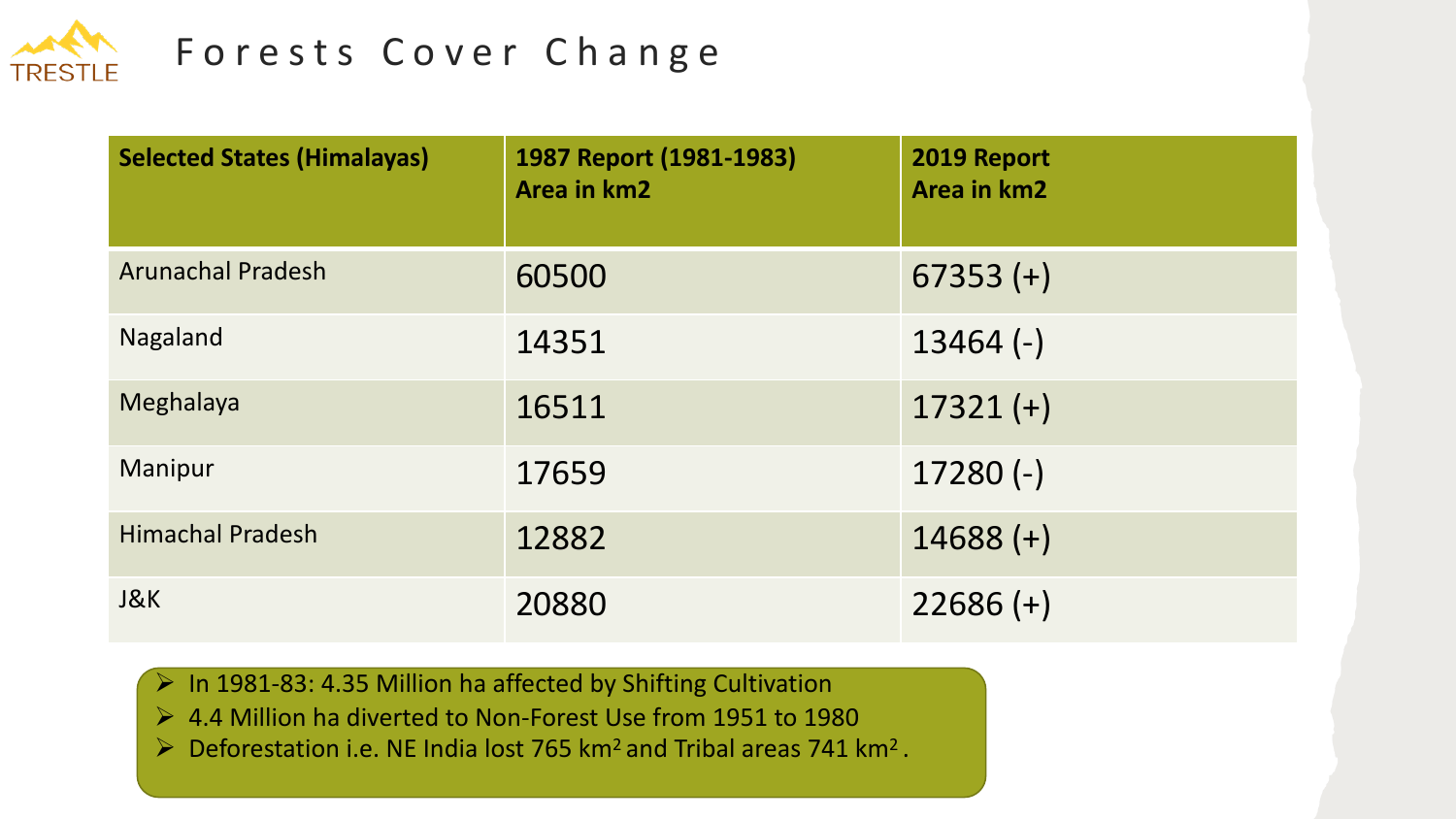

- Primary forests are consistently under direct human impact (Local Use, Livestock, Markets, Development paradigms, Transboundary Issues)
- Methodology and Data/Information Issues to Assess Primary Forest Cover/Status
- Traditional Forest Use, Current Forest Management and Development Paradigms suggest that Primary Forest Cover of mountains in India has drastically reduced
- Secondary and plantation forestry is the key contributor to the increase of forest cover since 1970s apart from approx. 7% terrestrial protected areas
- Field evidence suggests that in Western Himalayas Primary forests are relegated to steepest and remotest mountain areas and in North Eastern India and Tribal areas have still substantial forest cover as primary forest
- Given the current socio-economic development trends apart from encroachments, forest land diversion and ongoing degradation (climatic/non-climatic) primary forest cover is destined to reduce further
- Research on primary forests and their dynamics is fragmented and very limited